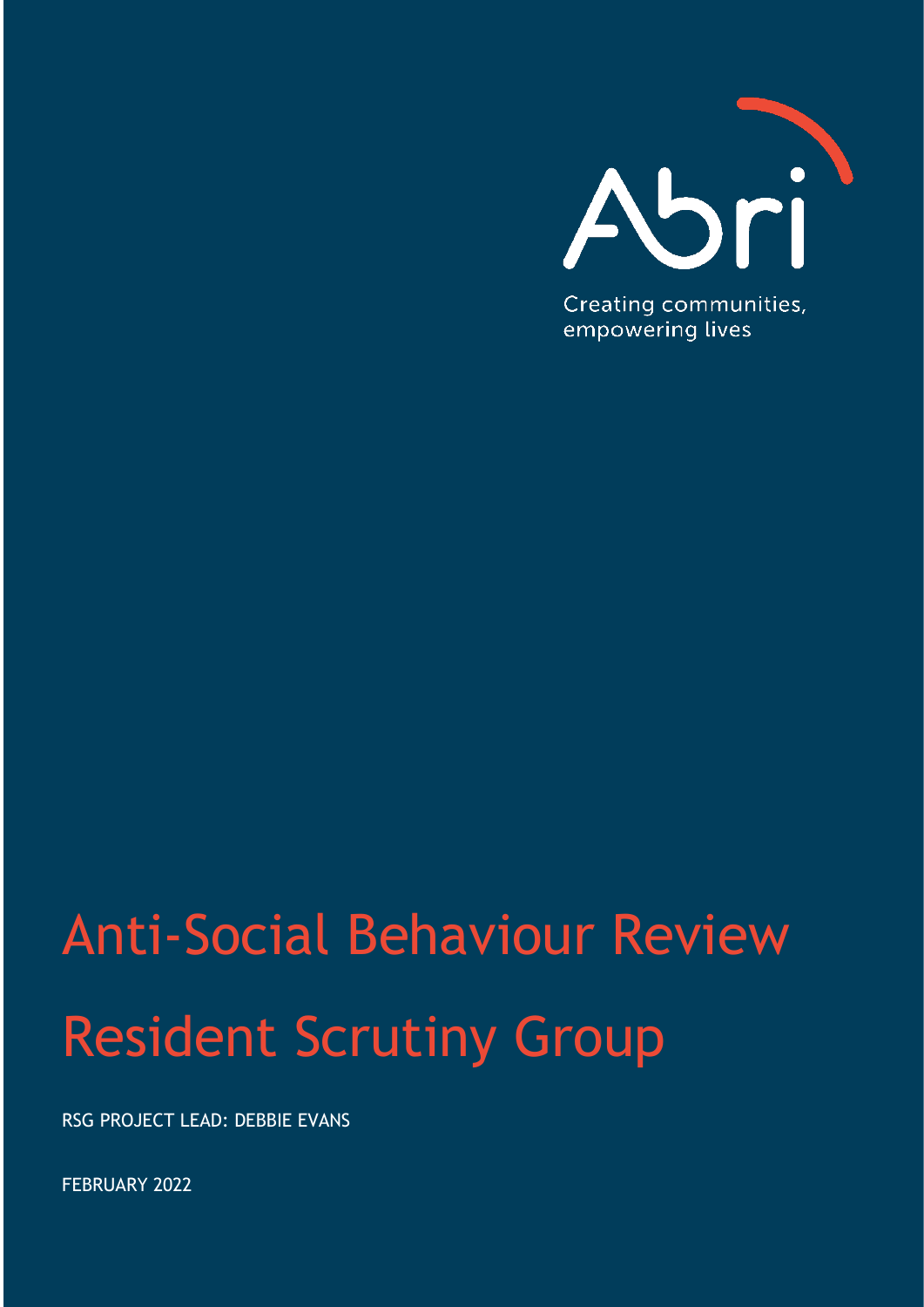### Resident Scrutiny Group Review: Anti-Social Behaviour - February 2022

#### **Introduction**

Abri has a legal responsibility to ensure all customers and stakeholders have easy access to relevant policies and procedures for managing anti-social behaviour (ASB) within its communities. This responsibility falls under The Housing Act (1996) and Anti-Social Behaviour Act (2003) and is also a regulatory requirement under the Neighbourhood and Community Standard.

ASB is defined by Abri in the Anti-Social Behaviour and Harassment Policy as follows<sup>1</sup>:

- *a) Conduct that has caused, or is likely to cause, harassment, harm or distress to any person;*
- *b) Conduct capable of causing nuisance or annoyance to a person in relation to that person's occupation of residential premises; or,*
- *c) Conduct capable of causing housing-related nuisance or annoyance to any person.*

*A person must not pursue a course of conduct:*

- *a) Which amounts to harassment of another; and*
- *b) Which he / she knows or ought to know amounts to harassment of the other.*

The impact of the global coronavirus pandemic has seen reported cases of ASB increase significantly on a national scale. For context, the total number of ASB cases recorded for Abri in 2020/21 was 1,245; a significant increase compared to the total for 2019/20 of 725. Noting that there is one more quarter until the end of 2021/22, the total number of ASB cases raised as of 31 December 2021 was 663. This highlights a noticeable decrease that aligns with the easing of lockdown restrictions and broadly a return to pre-pandemic levels.

In February 2021, Abri consulted with customers to identify the priorities they believed the Resident Scrutiny Group (RSG) should focus on for the year ahead. ASB, along with Repairs and Sustainability, was one of the top responses and selected for review. Abri's Internal Audit team conducted an audit of ASB at the end of last year and after discussion with the RSG it was decided that this was an opportunity to do an independent but complementary review. The internal audit focused on internal controls and their effectiveness whilst this review has put a customer lens over this and looked at how Abri's ASB policies and processes are experienced by customers.

The RSG focus group formed to deliver this review discussed the various aspects of ASB and how these affect customers and communities and this shaped the areas of focus for the review as follows:

- Abri's ASB policy,
- Customers' experiences of the policies and procedures in practice,
- Referral services and follow up activities and
- Future plans post COVID restrictions.

<sup>1</sup> This is the same definition as that used in the Crime and Policing Act (2014).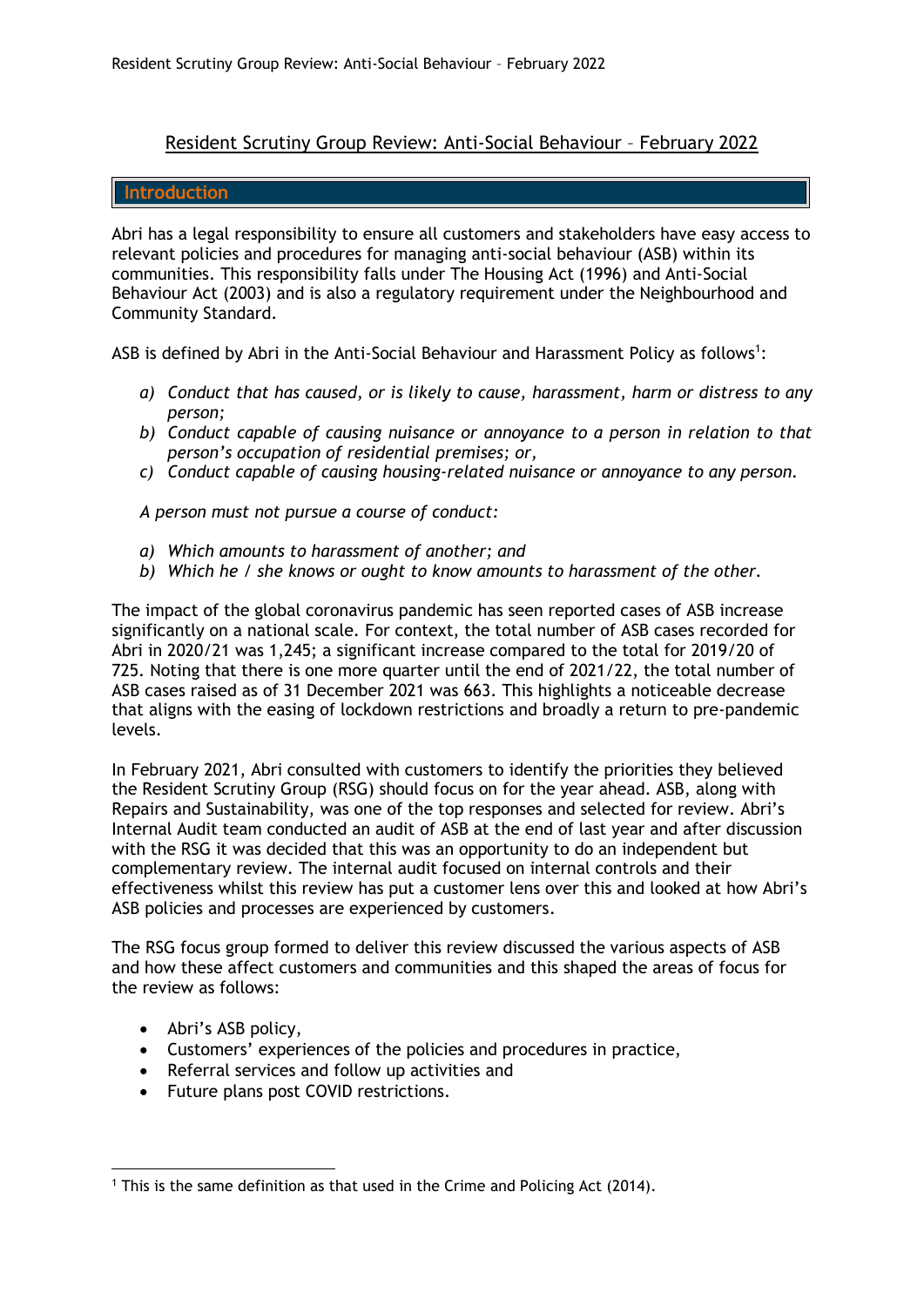For the purpose of this report, 'party one' will refer to the customer reporting ASB, and 'party two' will refer to the individual the reported case is about.

Overall, the RSG found that Abri's approach to managing ASB is effective when related to legal and regulatory responsibilities. However, they believe that there are several opportunities to strengthen and improve the customer experience, most notably around communication and accessibility of information and support.

#### **Approach**

The focus group agreed that individual members would be responsible for specific tasks to contribute to the overall review, broken down as follows:

- Review of the Anti-Social Behaviour and Harassment Policy,
- Customer survey **(Appendix A)**,
- Customer case studies,
- A question-and-answer session with Abri subject matter experts and
- Other provider approaches to ASB.

It is proposed that the recommendations made in this report will be assigned to the Head of Customer Partnerships and Group Community Safety Manager with the intention that these will be reassigned to the appropriate roles within the organisation.

#### **Findings and Recommendations**

#### **Abri Anti-Social Behaviour and Harassment Policy**

- 1. An initial request from the focus group was to review Abri's current ASB & Harassment Policy to help them better understand Abri's approach to ASB and allow them to focus on areas of high impact to customers.
- 2. Following review of the policy, the focus group agreed on two statements that they wished to scrutinise further due to their direct impact on customer experience. Both statements were from section 3.3 of the policy and outlined Abri's approach to dealing with ASB, harassment and serious criminal activity. The statements are as follows:
	- *A. Ensure that residents are able to report incidents of ASB easily and that effective early action will be taken wherever possible*
	- *B. Respond quickly to reports of ASB, harassment and serious criminal activity in an efficient sensitive and consistent manner and investigate complaints fairly and thoroughly*
- 3. The focus group reviewed resources available to them as Abri customers to investigate the ease of reporting an ASB issue. Resources included the Abri website and the customer portals (MyRadian and MyYarlington). Feedback from focus group members was that the website and customer portals present minimal information about what ASB is and how customers can report these issues. Customers are able to fill out a form on the website but there is no explanation as to where this information is sent or how it will be processed.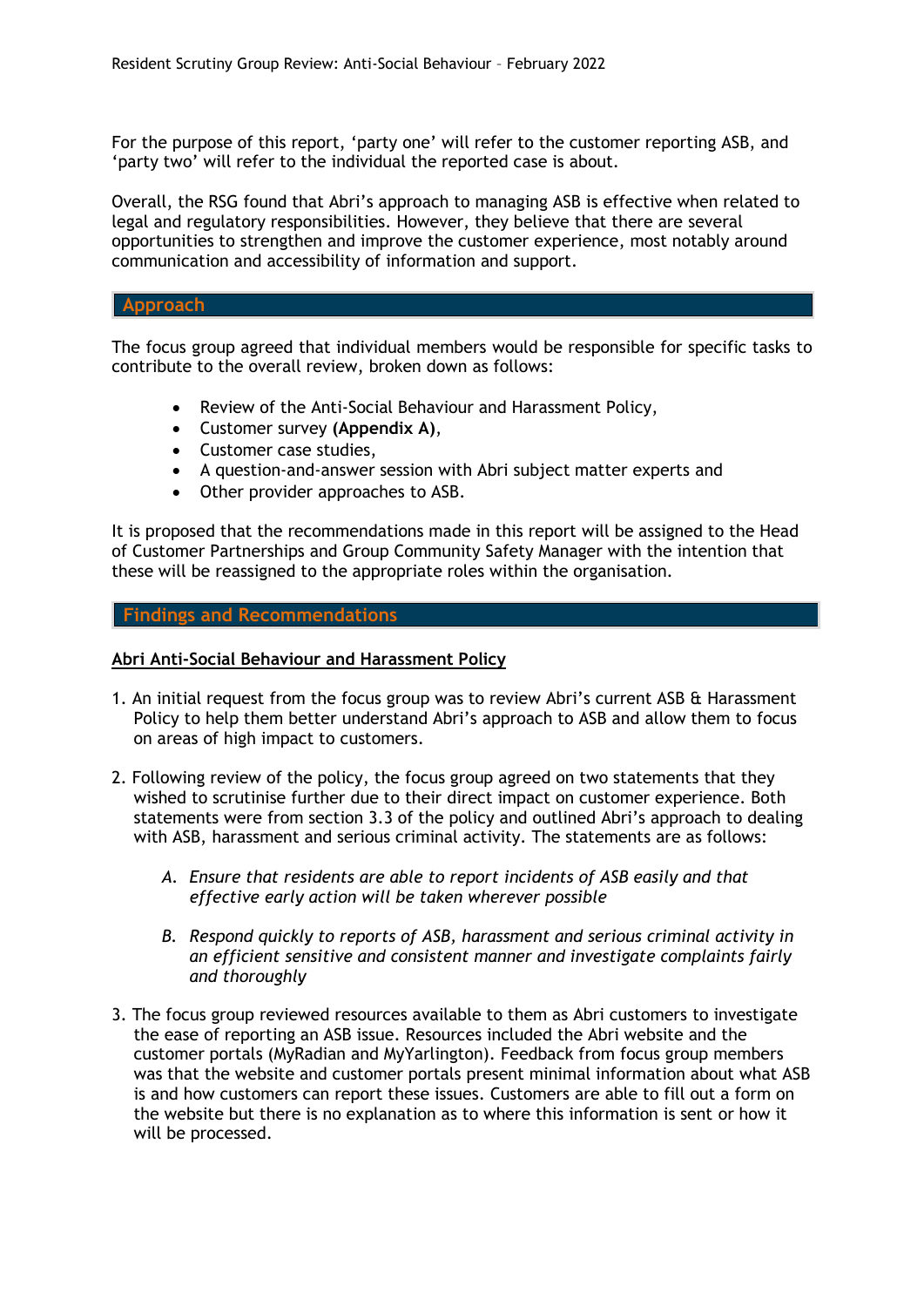- 4. Members believe it is also important that customers understand what will happen after they have reported an issue of ASB or harassment. As part of their review of the website and customer portals, members noted that there was no information or guidance for customers on next steps, only a brief statement of assurance that the case will be referred to the correct person who will investigate the issues raised and try to find a solution.
- 5. Managing the expectations of customers when dealing with sensitive issues such as ASB is important and should be given priority as part of solid case management. Being open and honest with customers about timescales for their case to be investigated will improve their level of assurance and avoid the unwanted task of chasing Abri for updates. The focus group believes the frequency of contact should be mutually agreed with the case officer and the customer.
- 6. The focus group agreed that updating the website and customer portals to contain clear, concise, and easy to understand steps on how to report ASB issues and the associated timescales would significantly improve the customer experience and provide a satisfactory level of assurance that the matter will be dealt with appropriately.

| <b>Action</b><br><b>Ref</b> | <b>Recommended Action</b>                                                                                                                                                                                                                                                                                  | <b>Officer</b><br><b>Responsible</b>     | <b>Deadline</b>              |
|-----------------------------|------------------------------------------------------------------------------------------------------------------------------------------------------------------------------------------------------------------------------------------------------------------------------------------------------------|------------------------------------------|------------------------------|
| ASB0222.1                   | To update the Abri website and customer<br>portal with clear and easy to understand<br>instructions on how to report an ASB issue.                                                                                                                                                                         | <b>Group Community</b><br>Safety Manager | 31st March 2023              |
| ASB0222.2                   | To update the Abri website and customer<br>portal with clear and easy to understand<br>details about what will happen once a<br>customer has reported an ASB issue<br>including when to expect an initial<br>response.                                                                                     | <b>Group Community</b><br>Safety Manager | 31 <sup>st</sup> March 2023  |
| ASB0222.3                   | To consider increasing the frequency of<br>contact in the initial stages of an<br>investigation, so that customers are<br>contacted by the Case Officer within 24<br>hours of reporting the ASB incident and to<br>agree a schedule for future contact within<br>the first five days of the investigation. | <b>Group Community</b><br>Safety Manager | 31 <sup>st</sup> August 2022 |
| ASB0222.4                   | To update the ASB Procedure to reflect the<br>increases in contact frequency set out in<br>ASB0222.03.                                                                                                                                                                                                     | <b>Group Community</b><br>Safety Manager | 31 <sup>st</sup> August 2022 |

# **Customer Survey**

- 7. The group felt it was important to seek direct feedback from customers who have experienced ASB and reported it to Abri within the last twelve months. This would help them to further understand the most common types of ASB experienced and how they feel Abri managed the case.
- 8. The survey was shared with the Scrutiny Sounding Board (SSB); a group of customers who have specifically signed up to take part in activities that will support the work of the wider RSG. A total of twenty-two members of the SSB completed the survey.
- 9. Common themes identified from the comments provided by the SSB members were:
	- Timeliness of responding to incidents,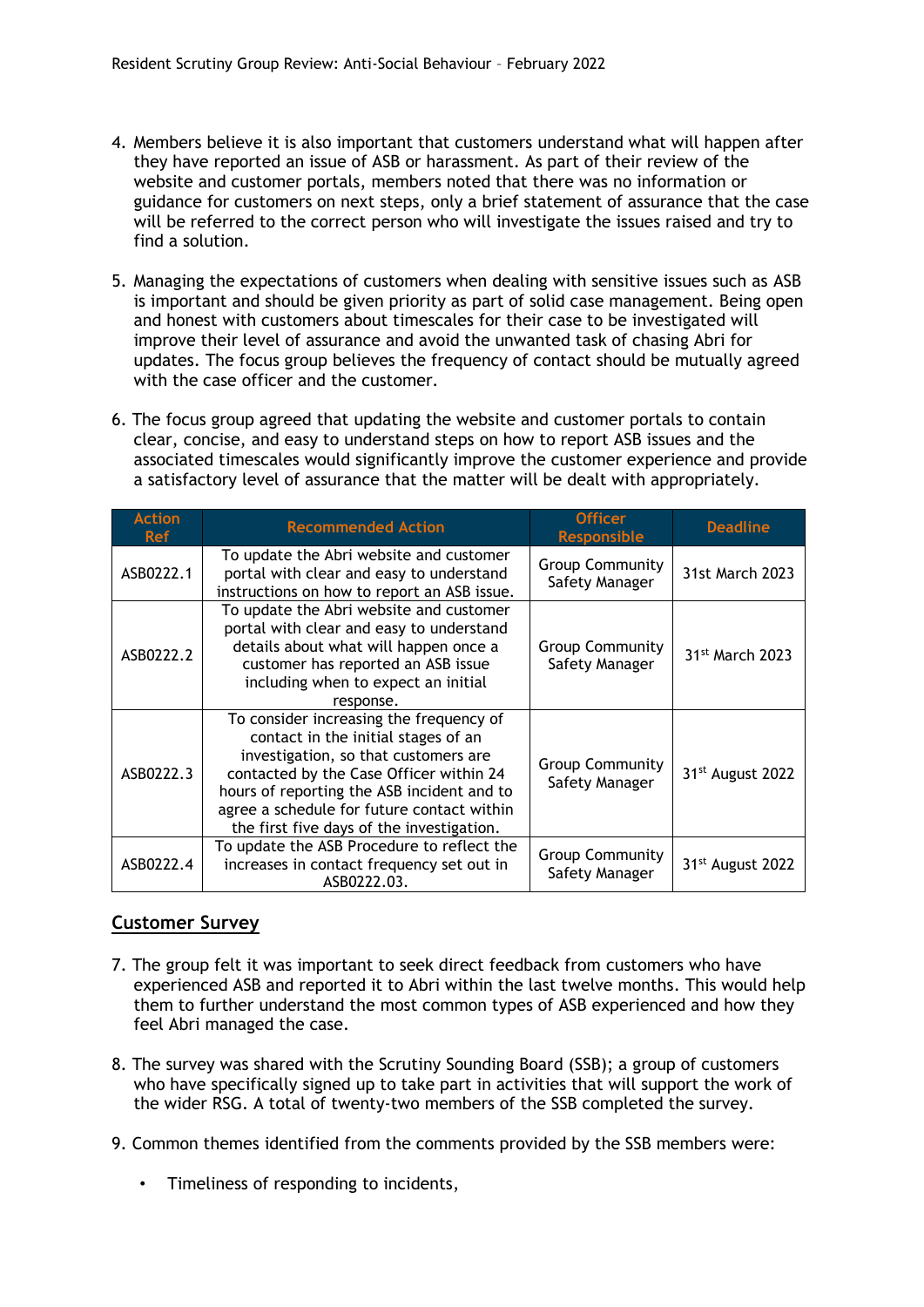- Being told 'nothing can be done' but no alternative support or advice offered,
- Minimal support for residents who do not feel comfortable approaching neighbours about issues due to fear of the response,
- Not wanting to report ASB due to fear of repercussions from the other party involved and
- Not being kept up to date about progress of cases.

### **Customer case studies**

- 10. Members of the focus group and the Scrutiny Advisor spoke directly with several individuals from the SSB to learn more about their specific experiences of ASB. The following key points were raised through these discussions:
	- Colleagues are professional in their approach to dealing with ASB cases, maintaining an empathetic and supportive attitude,
	- Interventions such as the use of noise apps, mediation and partnership working with external agencies have improved the levels of ASB within several communities,
	- Reporting of ASB cases is not a straightforward enough process and the requirement for evidence is not always achievable,
	- There is not enough guidance or signposting to other agencies for issues that Abri are not responsible for, such as littering, dog fouling and communal spaces shared with other associations or private landlords,
	- There is not enough support available for customers during out of office hours and
	- There is not a consistent enough approach to frequency of contact with customers who have reported issues of ASB.
- 11. Communication was a standout finding when discussing ASB cases with customers. It is not frequent enough and there is no structure or agreed approach that customers can refer to. Customers feel they spend too much time chasing for updates and would like to see a more defined process to provide assurance that their case is being managed effectively. This feedback further supports recommendations ASB0222.3 and ASB0222.4.

| <b>Action</b><br><b>Ref</b> | <b>Recommended Action</b>                                                                                                                                                                                                                                                                                 | <b>Officer</b><br>Responsible           | <b>Deadline</b>                    |
|-----------------------------|-----------------------------------------------------------------------------------------------------------------------------------------------------------------------------------------------------------------------------------------------------------------------------------------------------------|-----------------------------------------|------------------------------------|
| ASB0222.5                   | Consider providing an ASB helpline for<br>customers that can be utilised at times outside<br>of standard working hours. This should provide<br>clear and easy to understand advice on what<br>steps the customer should take next and if<br>they should contact any other agencies such as<br>the police. | Group<br>Community<br>Safety<br>Manager | 30 <sup>th</sup> September<br>2022 |

## **Question and answer session with Abri colleagues**

12. The focus group recognised the value that speaking directly to Abri colleagues involved in the management of ASB would bring to their review. A meeting was arranged with the Group Community Safety Manager, Community Safety Officer (East) and Tenancy Compliance Coordinator (West).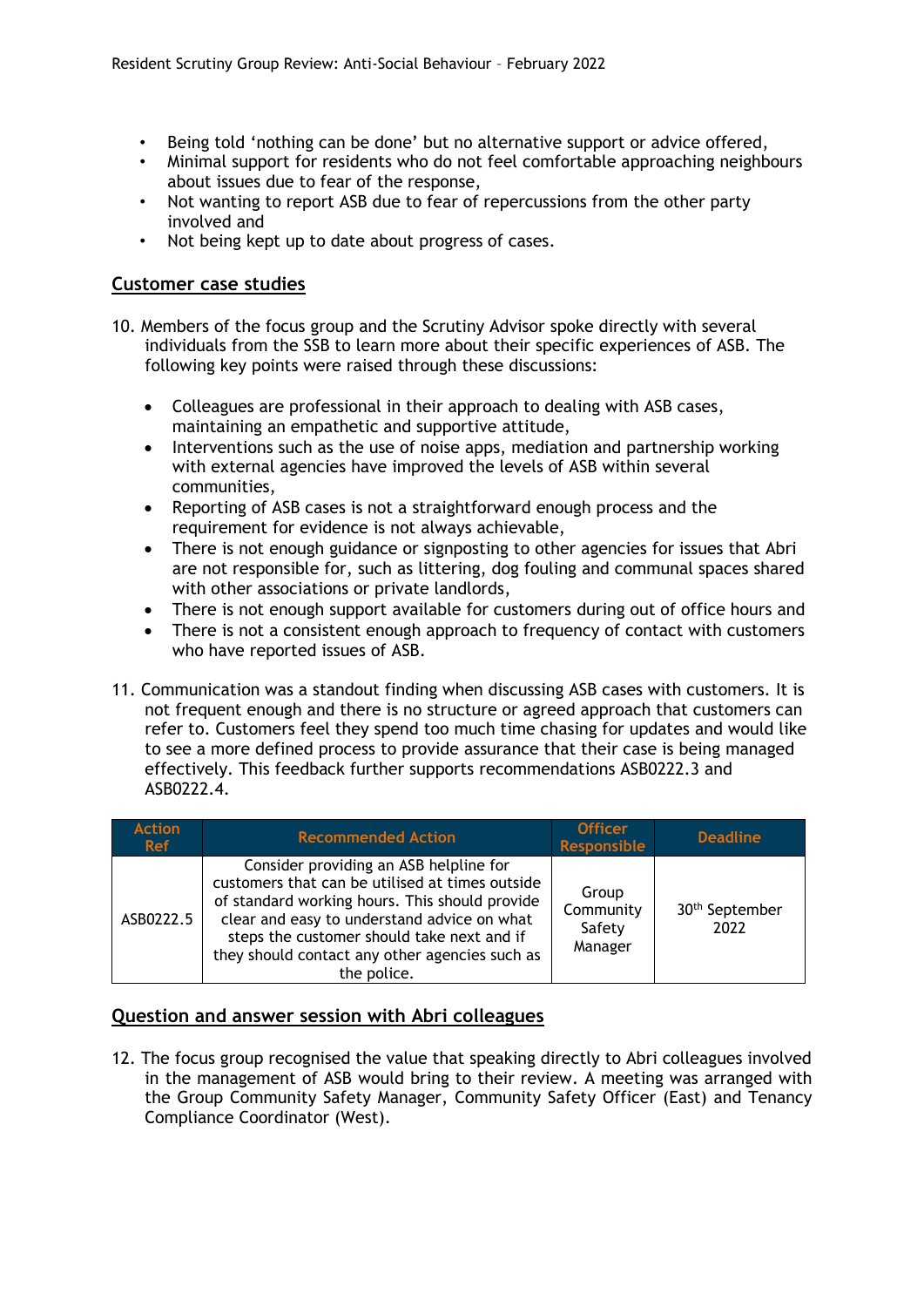- 13. Prior to the meeting, the focus group agreed a set of questions to put forward to Abri colleagues focussing on key areas of their review. A copy of the questions and summary of the discussions is provided in **Appendix B**.
- 14. The question-and-answer session proved useful to the focus group and further improved their understanding of the regulatory and legislative obligations that Abri must meet in relation to ASB. A key outcome from the discussion was that it is not clear as to what Abri are responsible for in relation to matters considered as ASB by customers. Details on what types of ASB related matters Abri are responsible for should be made clear and easily accessible to customers and relevant signposting made to other agencies where possible.
- 15. Members also discussed the importance for all customer facing colleagues to understand the basic principles of Abri's approach to ASB. This will ensure they can offer the relevant support to customers and signpost them to the appropriate procedure should they raise any ASB related queries.

| <b>Action</b><br><b>Ref</b> | <b>Recommended Action</b>                                                                                                                                                                                                                                                                                                                                                                             | <b>Officer</b><br><b>Responsible</b>    | <b>Deadline</b>                    |
|-----------------------------|-------------------------------------------------------------------------------------------------------------------------------------------------------------------------------------------------------------------------------------------------------------------------------------------------------------------------------------------------------------------------------------------------------|-----------------------------------------|------------------------------------|
| ASB0222.6                   | To create an ASB resource hub on the Abri<br>website and customer portal. This should<br>include detail of what is and what is not<br>classed as ASB as well as details of additional<br>support agencies available to customers.<br>Where an issue is listed as not falling within<br>the ASB category, clear signposting information<br>to the correct agency should be provided<br>where possible. | Group<br>Community<br>Safety<br>Manager | 31 <sup>st</sup> March 2023        |
| ASB0222.7                   | Consider rolling out regular ASB refresher<br>training for all customer facing colleagues.                                                                                                                                                                                                                                                                                                            | Group<br>Community<br>Safety<br>Manager | 30 <sup>th</sup> September<br>2023 |

# **ASB referrals**

- 16. As part of some ASB cases, Abri will support customers with referrals to other agencies, such as victim support, social services, mediation services, food banks and charities. It is important to note that Abri has a separate policy and procedure for dealing with cases of domestic abuse and these have not been taken into consideration as part of this review.
- 17. Referring customers to external support services can be a significant part of resolution to ASB cases for either party one, party two or in some cases, both parties. By tracking the details of all referrals made, Abri can identify emerging trends in certain geographical areas and further investigate if additional support within the community is required. For example, if through ASB case management Abri identifies an area whereby more customers are being referred to foodbanks or family charities, they can consider providing additional support to the community.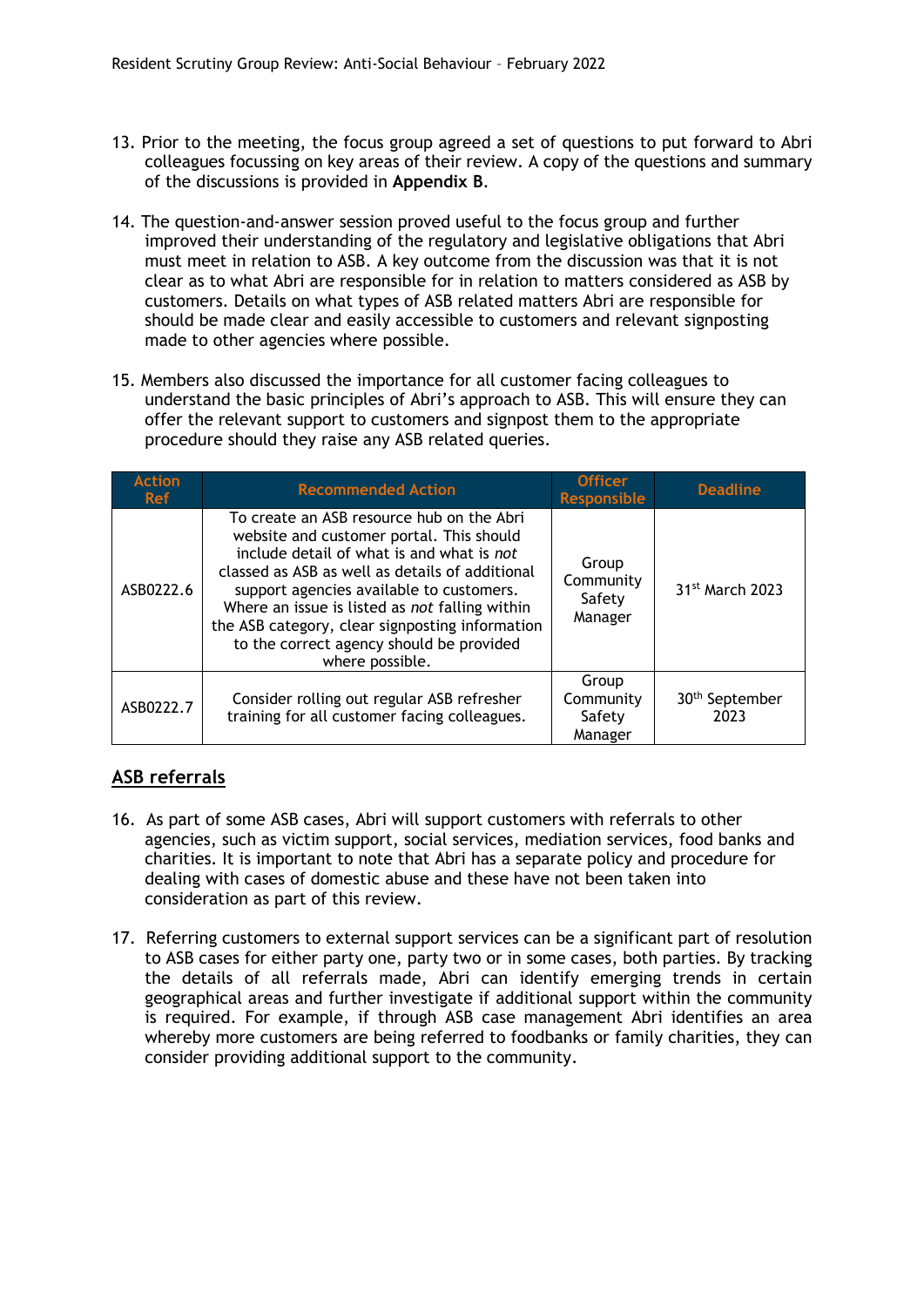| <b>Action</b><br><b>Ref</b> | <b>Recommended Action</b>                                                                                                                                                                                                                                                                                                                         | <b>Officer</b><br>Responsible           | <b>Deadline</b>                    |
|-----------------------------|---------------------------------------------------------------------------------------------------------------------------------------------------------------------------------------------------------------------------------------------------------------------------------------------------------------------------------------------------|-----------------------------------------|------------------------------------|
| ASB0222.8                   | Consider implementing a tracking system for<br>all ASB cases that have included a referral to<br>another agency as part of the resolution, to<br>monitor any trends in the support required<br>across Abri's geography. This data should then<br>be tracked to monitor any trends relating to<br>the type of support required in different areas. | Group<br>Community<br>Safety<br>Manager | 30 <sup>th</sup> September<br>2022 |

| Action<br>Ref | <b>Recommended Action</b>                                                                                                                                                                                          | <b>Officer</b><br>Responsible           | <b>Deadline</b>             |
|---------------|--------------------------------------------------------------------------------------------------------------------------------------------------------------------------------------------------------------------|-----------------------------------------|-----------------------------|
| ASB0222.9     | Introduce a pro-active response plan that<br>provides effective support in areas identified<br>as having high levels of one or more type of<br>ASB or support need in the tracking system<br>outlined in ASB0222.8 | Group<br>Community<br>Safety<br>Manager | 31 <sup>st</sup> March 2023 |

## **Other providers approach to ASB**

- 18. Research was undertaken by one member of the focus group to look at how other registered providers approach ASB. They referred to the websites of similar sized organisations to Abri and reviewed resources and guidance available to customers on ASB matters.
- 19. The outcomes of the research were reported back to the focus group and the key themes included:
	- A majority of other providers have a dedicated page for ASB that clearly outlines what matters they can deal with,
	- Most providers clearly explain how they will manage ASB cases and create a sense of assurance that all cases matter,
	- Some providers acknowledge that lockdown restrictions imposed by the government due to Covid have had an impact on the number of ASB cases being reported and outline how they are responding to the increase and
	- Abri's approach to ASB on their website does not create a feeling of assurance that matters are important and will be dealt with effectively.

## **Future plans post Covid restrictions**

- 20. The focus group understands that the global pandemic has had a profound impact on ASB on a national scale. Whilst they recognise the importance of Abri navigating their way through the significant increase in cases, they also believe that consideration should be given to how cases will be managed as restrictions are further eased and the public get used to life post-covid.
- 21. Members agreed that Abri's current integration project must take priority to allow procedure alignments across the East and West. Through discussions regarding the integration project, the group felt assured that the proposals will support the aim to manage ASB cases more effectively and that this will incorporate considerations around post-covid cases.